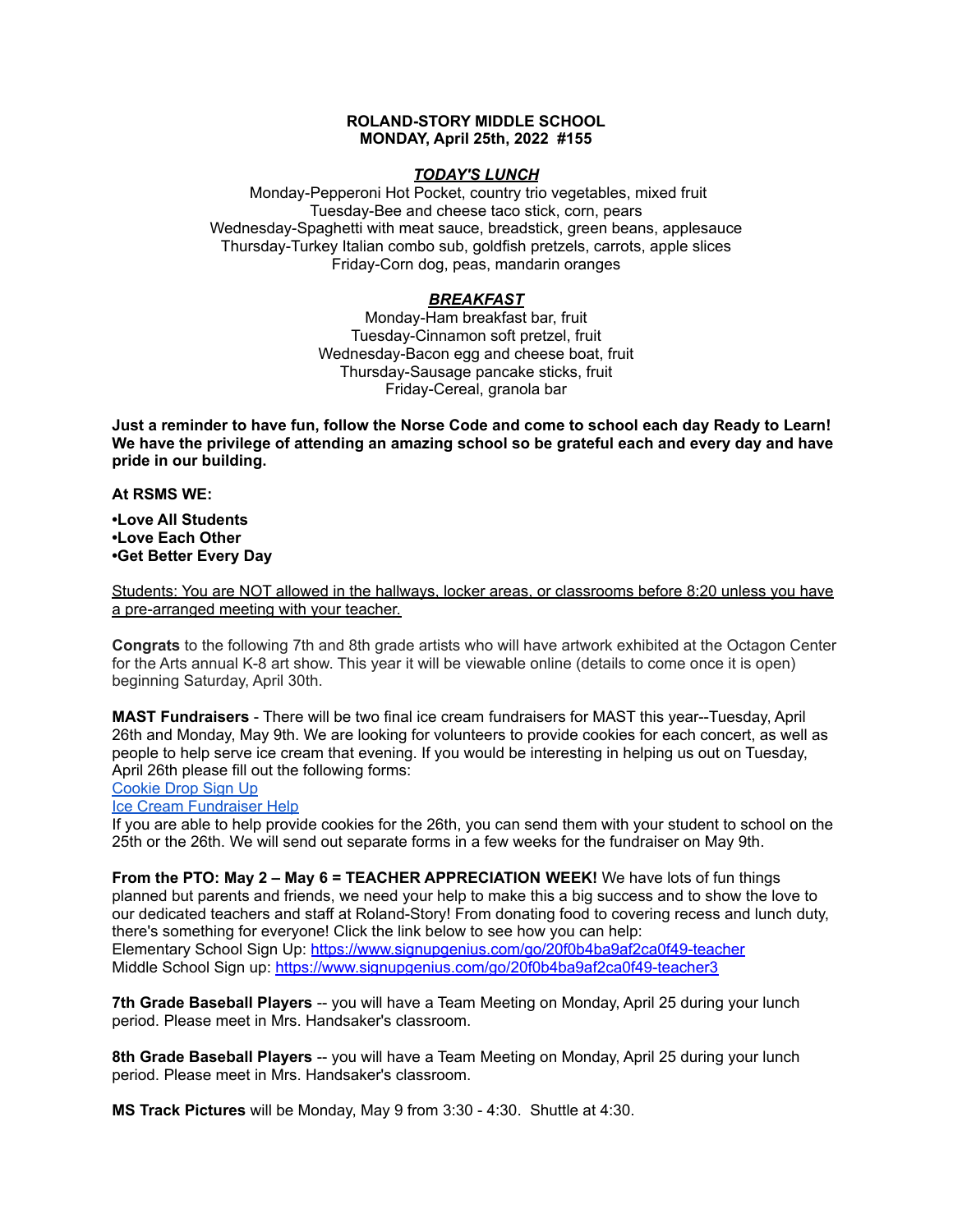**MS Baseball Practice** will begin on Tuesday, May 10. Players will receive a May practice schedule at school.

**MS Softball Practice** will begin on Tuesday, May 10 at the MS field. Practice is from 3:30 - 5:15. Shuttle @ 5:25.

**Attention Parents! ISASP testing is right around the corner.** Elementary and high school will be testing the week of April 18th. Middle school will be testing the week of April 25th. Information about test security and procedures can be found in the District [Assessment](https://rolandstory.school/media/Michelle%20Soderstrum/RSCSD_District_Assessment_Poli%20-%20Copy%203.pdf) Policy and Procedures Handbook located on the district website. **In addition, due to ISASP testing, we are going to give students a** little more time to sleep in and be more rested for the week. We will not hold ANY activities in the **mornings from April 25th through April 29th including Premier. Early morning activities may resume on Monday, May 2nd.**

Hey students! If you are at least 14 years old (or will be by the end of this May), Riverside bible camp has an awesome opportunity this summer for you to work on their hospitality team. If you are interested in knowing more about this program, please contact their director, **Cheri Hennager,** by email at cheri@riversidelbc.org or on their website at [www.riversidelbc.org.](http://www.riversidelbc.org/)

**7 th and 8 th Grade Roland Rural Bus Room** please report to Mrs. Alonzo's room at 3:30.

**RSMS to offer "Skip the Trip" Iowa DOT instruction permit knowledge tests** Do you have a student who is ready to take the operator knowledge test to get an Iowa instruction permit to drive? RSMS is now offering the test right here at school as part of the Iowa Department of Transportation's "Skip the Trip" program. In partnering with the Iowa DOT, RSMS can save families time, cost, and the hassle of making a trip to a driver's license service center for testing. Students will be able to take the web-based test in a more familiar environment that works to reduce test anxiety and increase success rates. Tests are overseen by trained school staff to assure the integrity of test results. To be eligible to take the remote knowledge test, your student must be age 14 or older and not currently hold an Iowa instruction permit. Students that have turned 14 prior to the testing date must sign up in the office and have permission given from their parent by either email or phone. Students will have the opportunity to test on the second Tuesday of each month. "Skip the Trip" allows students to take their initial test at school as the first step in getting your student to be a confident driver. Once a student has successfully passed the test, the student will receive an email verifying a successful test. The student brings a copy of the email to the driver's license service center along with the other required documentation that will prove their identity to be issued their instruction permit. Service center staff will verify passing test result emails with Iowa DOT records. Visit [www.iowadot.gov/mvd/realid/success.asp](http://www.iowadot.gov/mvd/realid/success.asp) to determine what documentation to bring with you to receive your student's permit. To prepare for a successful knowledge test, students should study the Iowa Driver's Manual and online practice test, both available at: <https://iowadot.gov/mvd/driverslicense/manuals-and-practice-tests>.

## **R-S MS PRACTICE / SHUTTLE SCHEDULE BOYS & GIRLS TRACK**

**APRIL 25 - APRIL 29**

## **EARLY TRACK SHUTTLE @ 5:10 -- BOYS LATE TRACK SHUTTLE @ 5:30 -- GIRLS**

**MONDAY, APRIL 25 – One Shuttle @ 5:10 BOYS TRACK** – 3:30 - 5:00 **GIRLS TRACK** @ S. Hardin Dismiss @ 2:50 / Bus @ 3:00